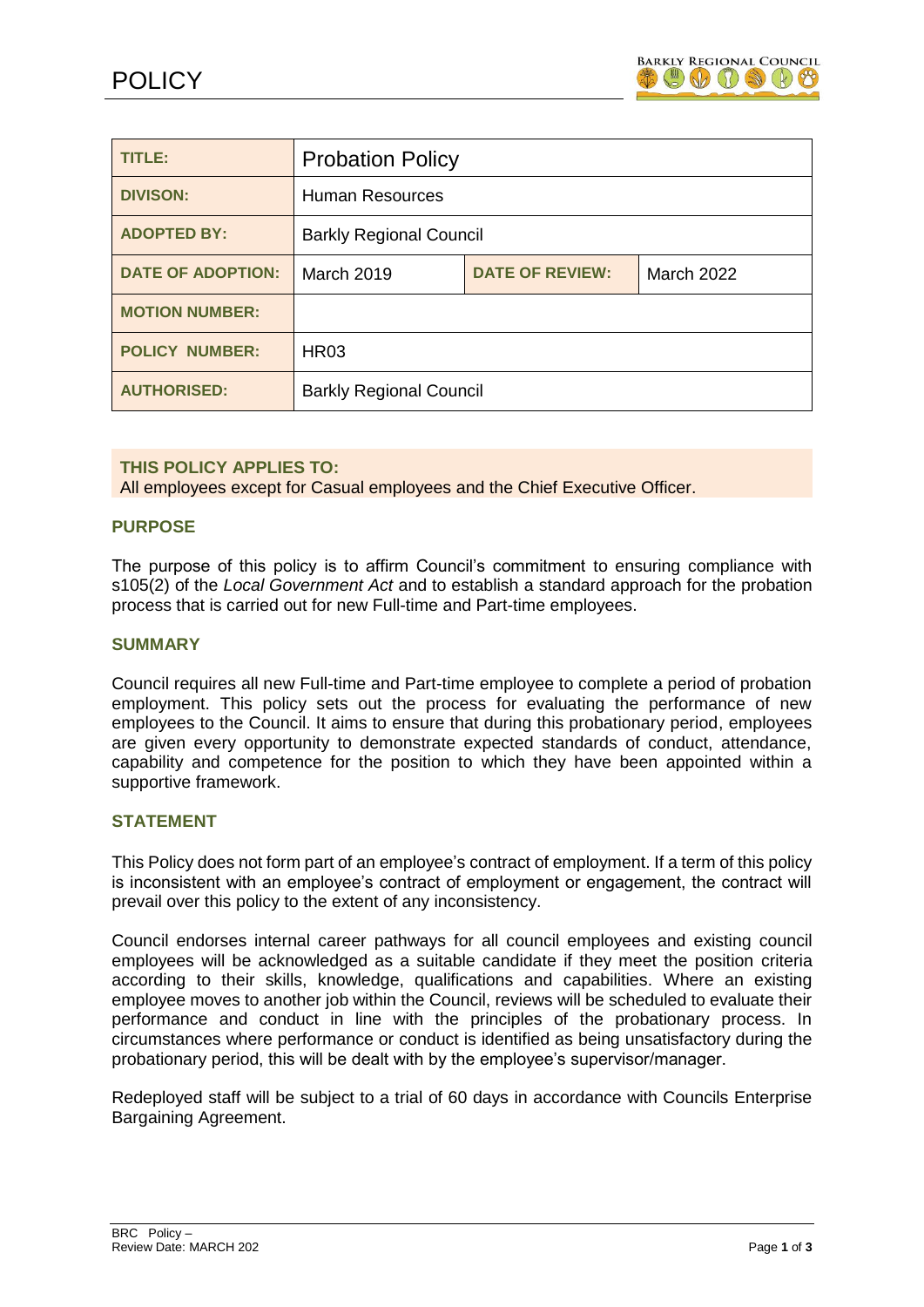# **PRINCIPLES**

- Generally, new employees will be employed for a Probationary Period of three (3) months. There may however be circumstances in which an employee's performance cannot effectively be assessed within three (3) months therefore Council reserves the right to apply longer probationary periods to such employees.
- Due to some of the Council's specialised positions, the Probationary Period may be longer than the standard three (3) month period. In these cases, the Chief Executive Officer and the Human Resources Manager can determine the length of the Probationary Period. This Probationary Period must not extend six (6) months.
- Council will undertake to assess an employee's performance throughout the Probationary Period and provide feedback about their performance and training if appropriate. Ongoing employment or engagement or employment of the employee is subject to the successful completion of the Probation Period.
- Where the employee's performance is assessed as unsatisfactory, Council may elect to extend the probationary period to the maximum of six (6) months or elect to terminate the employees' employment with a period notice of one week.

## **RESPONSIBILITIES**

## **Director / Area Manager / Department Manager / Department Supervisor / Team Leader**

Responsible for explaining to staff:

- the purpose and importance of the probation;
- the required standards of performance and attendance;
- the length of the probation period;
- how the probation will be managed and monitored, including where practicable confirming the dates of the review meetings at the commencement of employment;
- Sources of help available during the probation period; and
- Possible outcomes of the probation and factors that will be taken into consideration.

**and** ensuring that:

- new employees know how, and from whom, to seek information and guidance to help fulfil their duties;
- other employees in the team have a supportive attitude towards new employees and play an integral part in providing assistance;
- the dates scheduled for the probation reviews are set and that the probation reports are completed promptly;
- all objectives are set and clearly defined:
- the procedure is applied fairly and consistently;
- adequate and timely training is organised as appropriate; and
- all records of probation are sent to the Human Resources department for filing.

#### **New Employees**

Responsible for:

- abiding by the Council's Code of Conduct, the standards set and all legitimate instructions given by management;
- understanding the purpose of probation and the standards of performance, conduct